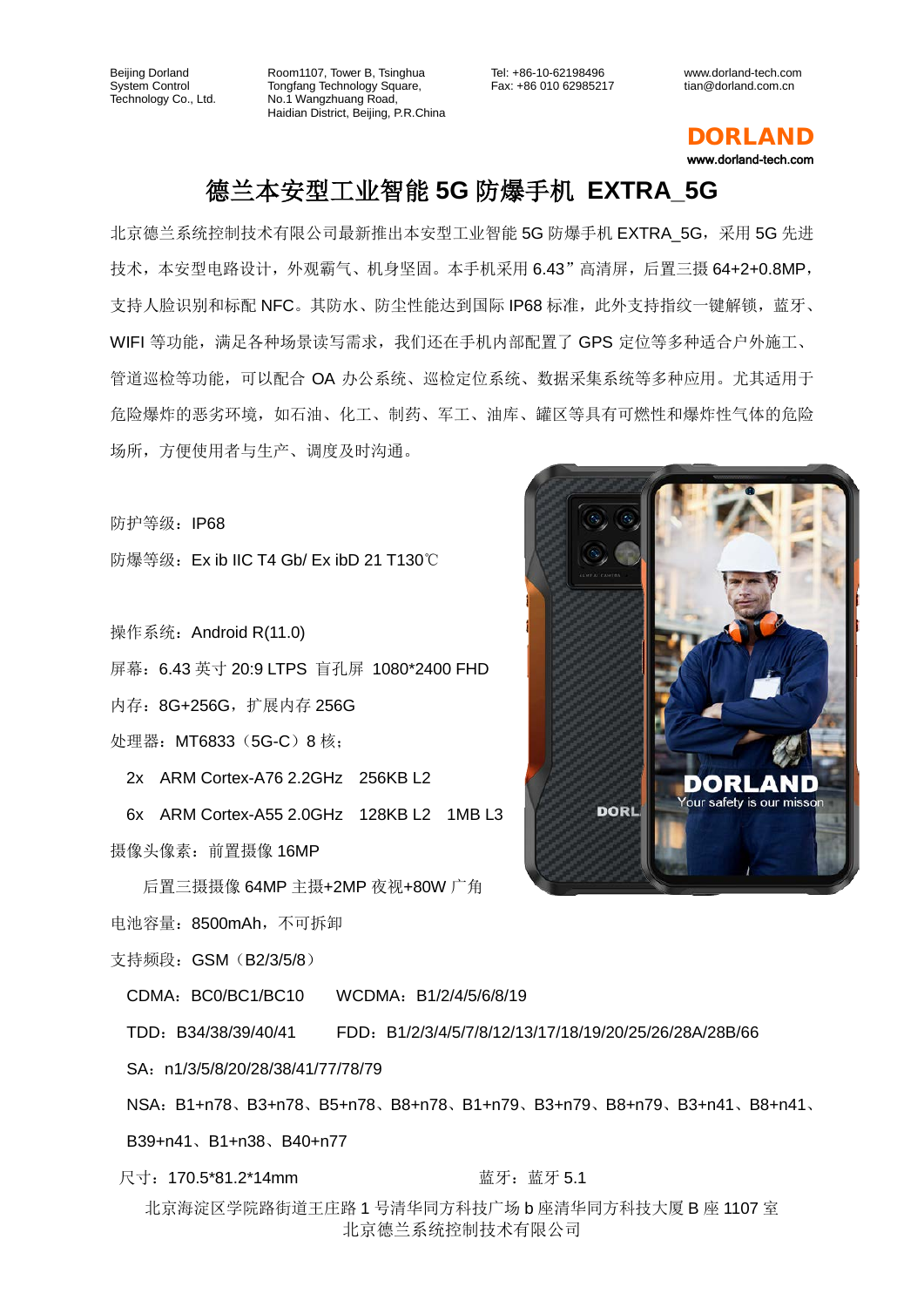Room1107, Tower B, Tsinghua Tongfang Technology Square, No.1 Wangzhuang Road, Haidian District, Beijing, P.R.China

Tel: +86-10-62198496 Fax: +86 010 62985217

GPS:北斗、Galileo、Glonass、GPS 四选三

闪光灯:支持

www.dorland-tech.com tian@dorland.com.cn

DORLAND www.dorland-tech.com

WIFI:(802.11ac/ab/g/n) 2.4G/5G

NFC:支持

解锁方式:侧边指纹识别

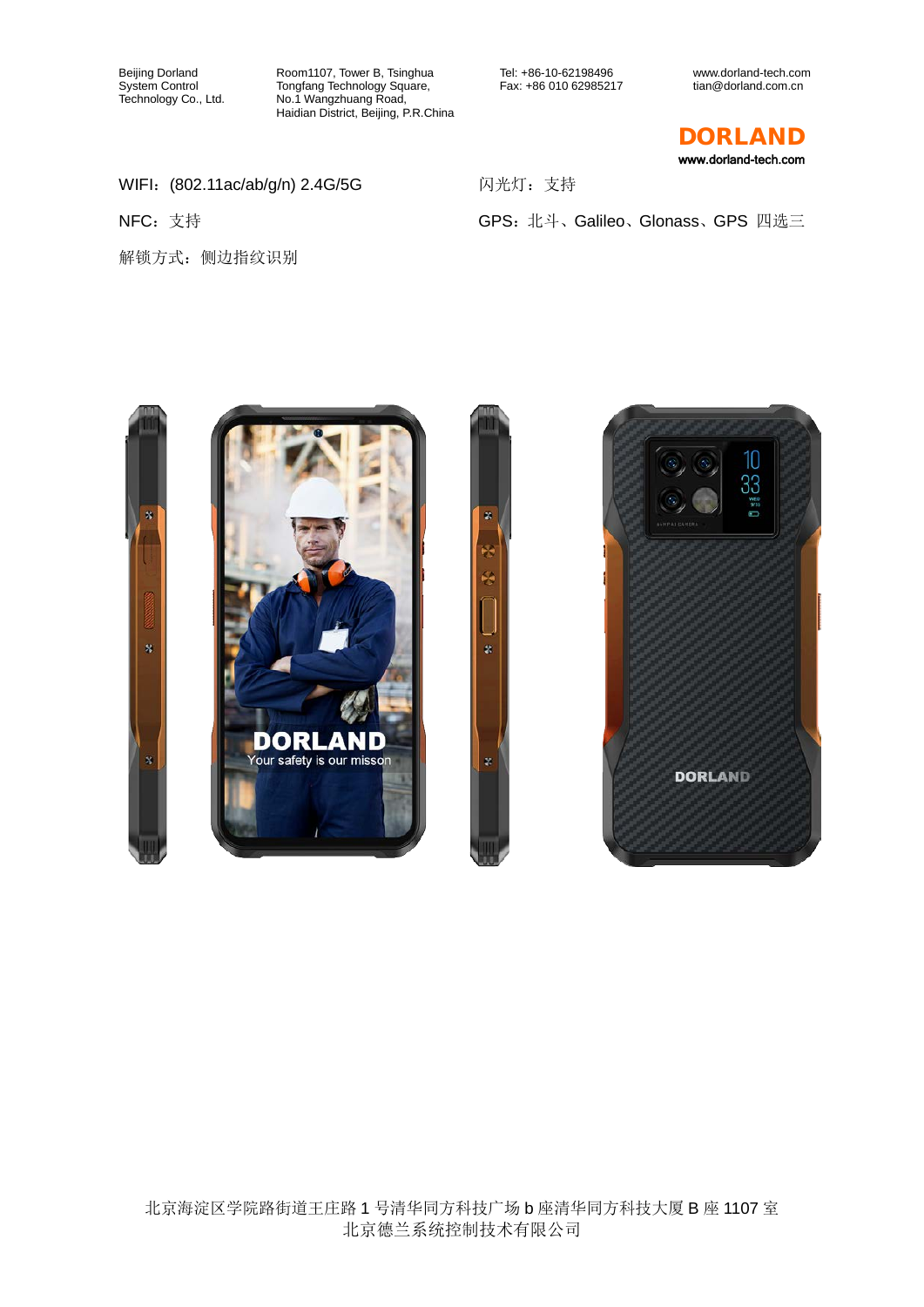Room1107, Tower B, Tsinghua Tongfang Technology Square, No.1 Wangzhuang Road, Haidian District, Beijing, P.R.China Tel: +86-10-62198496 Fax: +86 010 62985217



| 证书参数       |           | 描述                                                                                                                                                                                                                                                                                                   |
|------------|-----------|------------------------------------------------------------------------------------------------------------------------------------------------------------------------------------------------------------------------------------------------------------------------------------------------------|
| 证书         | 防爆标志      | Ex ib IIC T4 Gb $/$ Ex ibD 21 T130°C                                                                                                                                                                                                                                                                 |
| 参数         | 防护等级      | <b>IP68</b>                                                                                                                                                                                                                                                                                          |
|            | 产品概览      | 描述                                                                                                                                                                                                                                                                                                   |
| 产品<br>概览   | 整机重       | 296g (包含电池)                                                                                                                                                                                                                                                                                          |
|            | 单机头尺寸     | 170.5*81.2*14MM                                                                                                                                                                                                                                                                                      |
|            | 产品卖点      | 轻薄,5G NSA&SA、6.43"FHD+ AMOLED 屏(穿孔)、64M 三摄、33W 快充、<br>OTG 反向充电、无线充电, 背面副屏                                                                                                                                                                                                                            |
|            | 操作系统      | Android $R(11.0)$                                                                                                                                                                                                                                                                                    |
|            | 硬件配置      | 描述                                                                                                                                                                                                                                                                                                   |
| <b>CPU</b> | 型号        | MT6833 (5G-C)                                                                                                                                                                                                                                                                                        |
|            | 特征/核数     | 8核, 2x ARM Cortex-A76 2.2GHz 256KB L2<br>ARM Cortex-A55 2.0GHz 128KB L2<br>1MB L3<br>6x                                                                                                                                                                                                              |
|            | 处理器构架     | ARM Cortex A76/Cortex A55                                                                                                                                                                                                                                                                            |
|            | 处理器工艺     | $7 \text{nm}$                                                                                                                                                                                                                                                                                        |
| GPU        | GPU 型号    | ARM NATT MC2                                                                                                                                                                                                                                                                                         |
|            | 视频编码      | 2K 30fps H. 264/265                                                                                                                                                                                                                                                                                  |
| 视频         | 视频        | 2K 30fps H. 264/265/VP9                                                                                                                                                                                                                                                                              |
|            | 网络制式      | GSM/WCDMA/CDMA/FDD/TDD/SA/NSA                                                                                                                                                                                                                                                                        |
| 网络         | 频段        | GSM (B2/3/5/8)<br>CDMA: BCO/BC1/BC10<br>WCDMA: $B1/2/4/5/6/8/19$<br>TDD: $B34/38/39/40/41$<br>FDD: B1/2/3/4/5/7/8/12/13/17/18/19/20/25/26/28A/28B/66<br>SA: $n1/3/5/8/20/28/38/41/77/78/79$<br>NSA: B1+n78, B3+n78, B5+n78, B8+n78, B1+n79, B3+n79, B8+n79, B3+n41,<br>B8+n41、B39+n41、B1+n38、B40+n77 |
|            | EDGE/GPRS | <b>SUPPORT</b>                                                                                                                                                                                                                                                                                       |
|            | 内存        | 8GB+256GB                                                                                                                                                                                                                                                                                            |
|            | SIM卡类型    | <b>SUPPORT</b><br>2+1 卡槽<br>Nano SIM+Nano SIM+TF card                                                                                                                                                                                                                                                |
| 内存         | 存储卡类型     | T-flash card                                                                                                                                                                                                                                                                                         |
|            | 扩展内存      | Up to 256G                                                                                                                                                                                                                                                                                           |
|            |           | 前置摄 1600W                                                                                                                                                                                                                                                                                            |
| 前摄         | 感应器       | Samsung S5K3P9sp<br>1600W                                                                                                                                                                                                                                                                            |
|            | 光学尺寸      | $1/3$ . inch                                                                                                                                                                                                                                                                                         |
|            | 像素大小      | 4656*3504                                                                                                                                                                                                                                                                                            |
|            | 光圈        | $F/2.0 \pm 5%$                                                                                                                                                                                                                                                                                       |
|            | 光学防抖      | 无                                                                                                                                                                                                                                                                                                    |
|            | 角度        | 76.6 $^\circ$                                                                                                                                                                                                                                                                                        |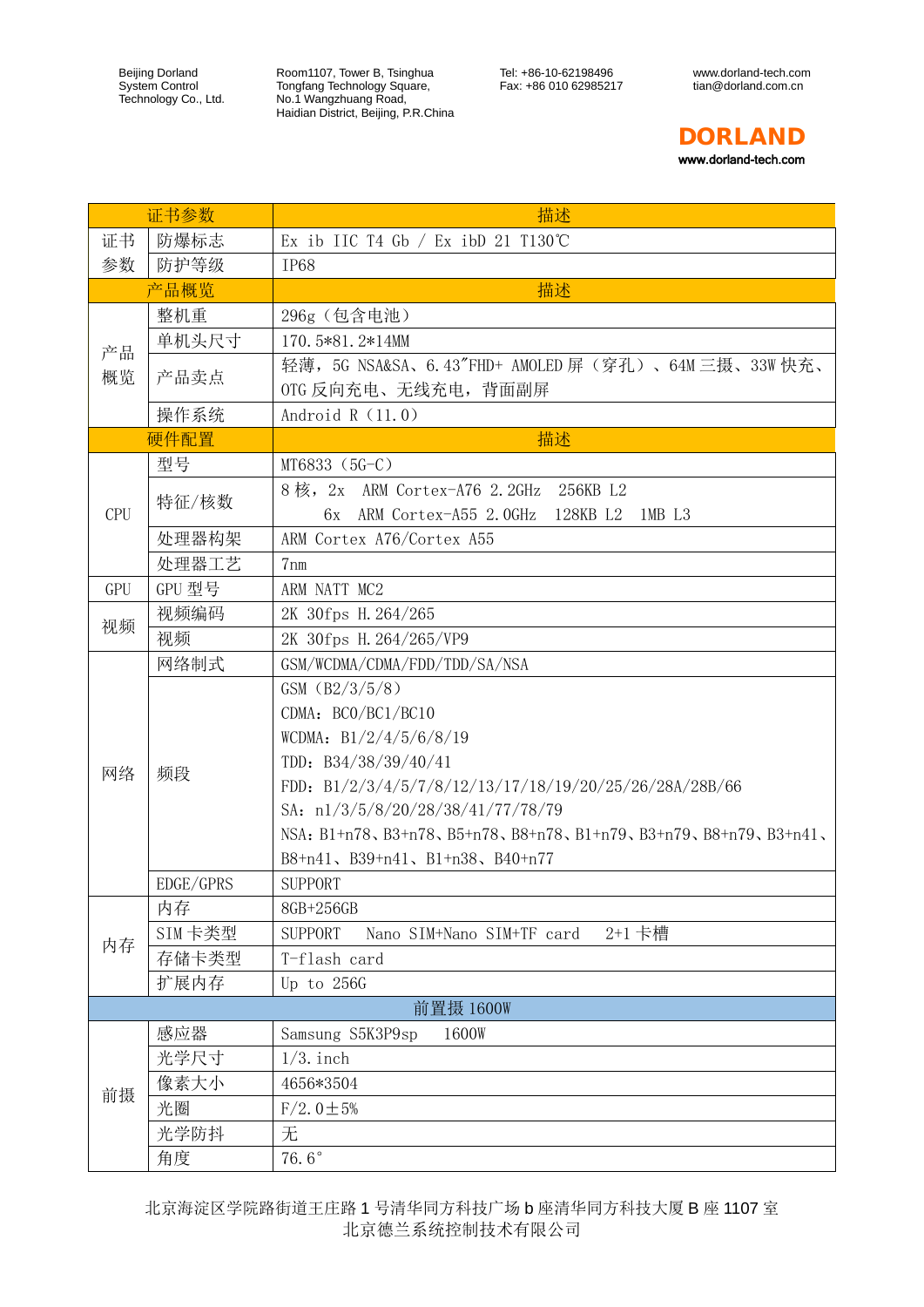Room1107, Tower B, Tsinghua Tongfang Technology Square, No.1 Wangzhuang Road, Haidian District, Beijing, P.R.China Tel: +86-10-62198496 Fax: +86 010 62985217 www.dorland-tech.com tian@dorland.com.cn



www.dorland-tech.com

|    | 相位对焦  | FF                                                 |
|----|-------|----------------------------------------------------|
|    | 闪光灯   | 无                                                  |
|    | 软件功能  | 视频(Video)、照片(Picture)、动态图片(Gif)、人像(Potrait)        |
|    |       | 后置 6400W 主摄 + 2000W 夜视+ 800W 广角                    |
|    | 感应器   | 后主摄 0V64B40<br>6400W                               |
|    | 光学尺寸  | $1/3.08$ inch                                      |
|    | 像素大小  | 9248*6944                                          |
|    | 光圈    | $F/1.79 \pm 5%$                                    |
|    | 光学防抖  | N/A                                                |
| 后主 | 角度    | $80.7^\circ$                                       |
| 摄  | 相位对焦  | <b>PDAF</b>                                        |
|    | 闪光灯   | Support                                            |
|    |       | HDR、滤镜、AI 相机、水印相机(Water Mark)、夜视(Night Vision)、    |
|    |       | 视频(Video)、照片(Picture)、超清画质(UHD)、夜拍(Night Mode)、专   |
|    | 软件功能  | 业模式(Pro Mode)、人像(Potrait)、动态照片(Gif)、全景(Panorama)、  |
|    |       | 慢动作(Slow Motion)、延时摄影(Time Lapse)、智能扫描(Intelligent |
|    |       | Scanning)                                          |
|    | 感应器   | Samsung, S5K4H7 800W                               |
|    | 光学尺寸  | $1/4$ inch                                         |
|    | 像素大小  | 2448*3264                                          |
|    | 光圈    | $2.2 \pm 5%$                                       |
| 广角 | 光学防抖  | N/A                                                |
|    | 角度    | 118.8 $^{\circ}$                                   |
|    | 相位对焦  | AF                                                 |
|    | 闪光灯   | N/A                                                |
|    | 软件功能  | 照片(Picture)、水印相机(Water Mark)                       |
|    | 感应器   | 夜视<br>SNOY IMX350<br>2000W                         |
|    | 光学尺寸  | $1/2$ . 8 inch                                     |
|    | 像素大小  | 3880*5184                                          |
|    | 光圈    | $1.8 \pm 5%$                                       |
| 夜视 | 光学防抖  | N/A                                                |
|    | 角度    | 78.1 $^{\circ}$                                    |
|    | 相位对焦  | FF                                                 |
|    | 闪光灯   | 支持红外夜视灯, 2个                                        |
|    | 软件功能  | 视频(Video)、照片(Picture)                              |
| 屏幕 | 尺寸,技术 | 6.43 LTPS<br>盲孔屏                                   |
|    | 屏幕色彩  | 1670 万色                                            |
|    | 类型    | OLED                                               |
|    | 分辨率   | 1080*2400 FHD                                      |
|    | 像素密度  | 409ppi                                             |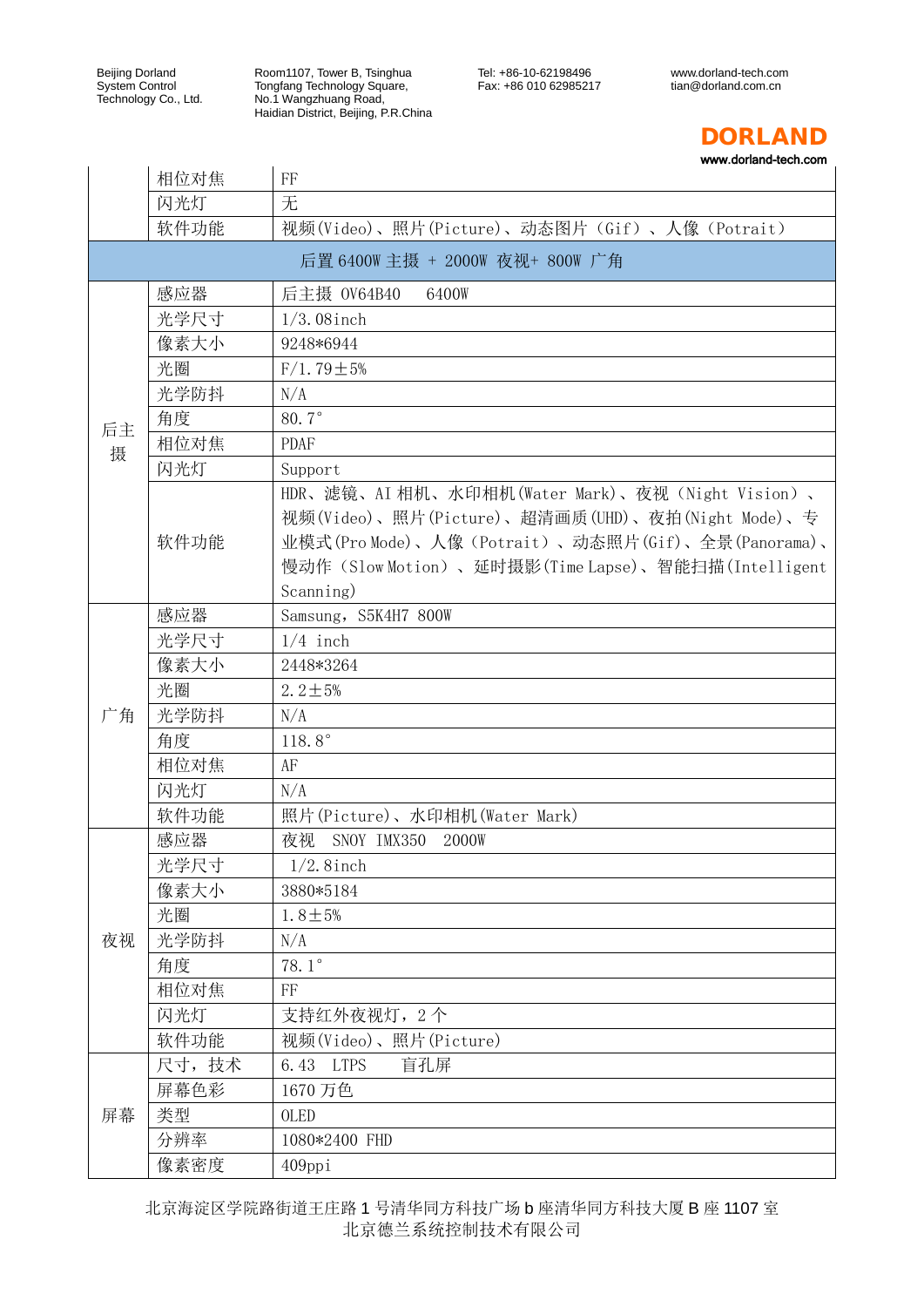Room1107, Tower B, Tsinghua Tongfang Technology Square, No.1 Wangzhuang Road, Haidian District, Beijing, P.R.China www.dorland-tech.com tian@dorland.com.cn



www.dorland-tech.com

 $\overline{1}$ 

|          | 长宽比        | 20:9                                        |
|----------|------------|---------------------------------------------|
|          | 屏占比        | 85%                                         |
|          | 亮度         | 500cd/m2                                    |
|          | 对比度        | 80000:1                                     |
|          | 尺寸,技术      | 1.05 英寸 IPS 屏                               |
|          | 屏幕色彩       | 262K                                        |
|          | 类型         | <b>LCD</b>                                  |
|          | 分辨率        | 120x240                                     |
| 副屏       | 像素密度       | $256$ ppi                                   |
|          | 长宽比        | 2:01                                        |
|          | 屏占比        | 72%                                         |
|          | 亮度         | 500cd/m2                                    |
|          | 对比度        | 1900/2/10 16:01                             |
|          | 导航         | SUPPORT, Beidou, Galileo, Glonass, GPS, 四选三 |
|          | WIFI       | SUPPORT, 2.4G/5G (802.11ac/a/b/g/n)         |
| 传输<br>功能 | Bluetooth  | SUPPORT, BT5.1                              |
|          | <b>FM</b>  | SUPPORT/插耳机支持外放                             |
|          | <b>OTG</b> | <b>SUPPORT</b>                              |
|          | <b>NFC</b> | <b>SUPPORT</b>                              |
|          | 霍尔开关       | N/A                                         |
|          | 重力感应       | SUPPORT, 三轴                                 |
| 传感       | 距离感应       | <b>SUPPORT</b>                              |
| 器        | 光感         | <b>SUPPORT</b>                              |
|          | 指南针        | <b>SUPPORT</b>                              |
|          | 地磁         | <b>SUPPORT</b>                              |
|          | 陀螺仪        | <b>SUPPORT</b>                              |
|          |            | FT9391EC                                    |
|          |            | Coating                                     |
| 解锁       |            | Metal Ring                                  |
| 方式       | 侧边指纹识别     | 0.18s response speed                        |
|          |            | 360°<br>identification angle                |
|          |            | Capacitance touch sensor                    |
|          |            | Spatial resolution 564 DPI                  |
|          | 无线充电       | Support                                     |
| 硬件       | 电量计        | Support                                     |
|          | 快充         | <b>SUPPORT</b><br>实际最大充电 9V3A               |
|          | 声音放大器      | 智能功放,<br>AW88194                            |
|          | IC         | GT9885                                      |
| 触控       | 感应技术       | 电容触摸屏                                       |
| 面板       | 材料         | 康宁 GG3                                      |
|          | 屏幕拟合方法     | 全贴合                                         |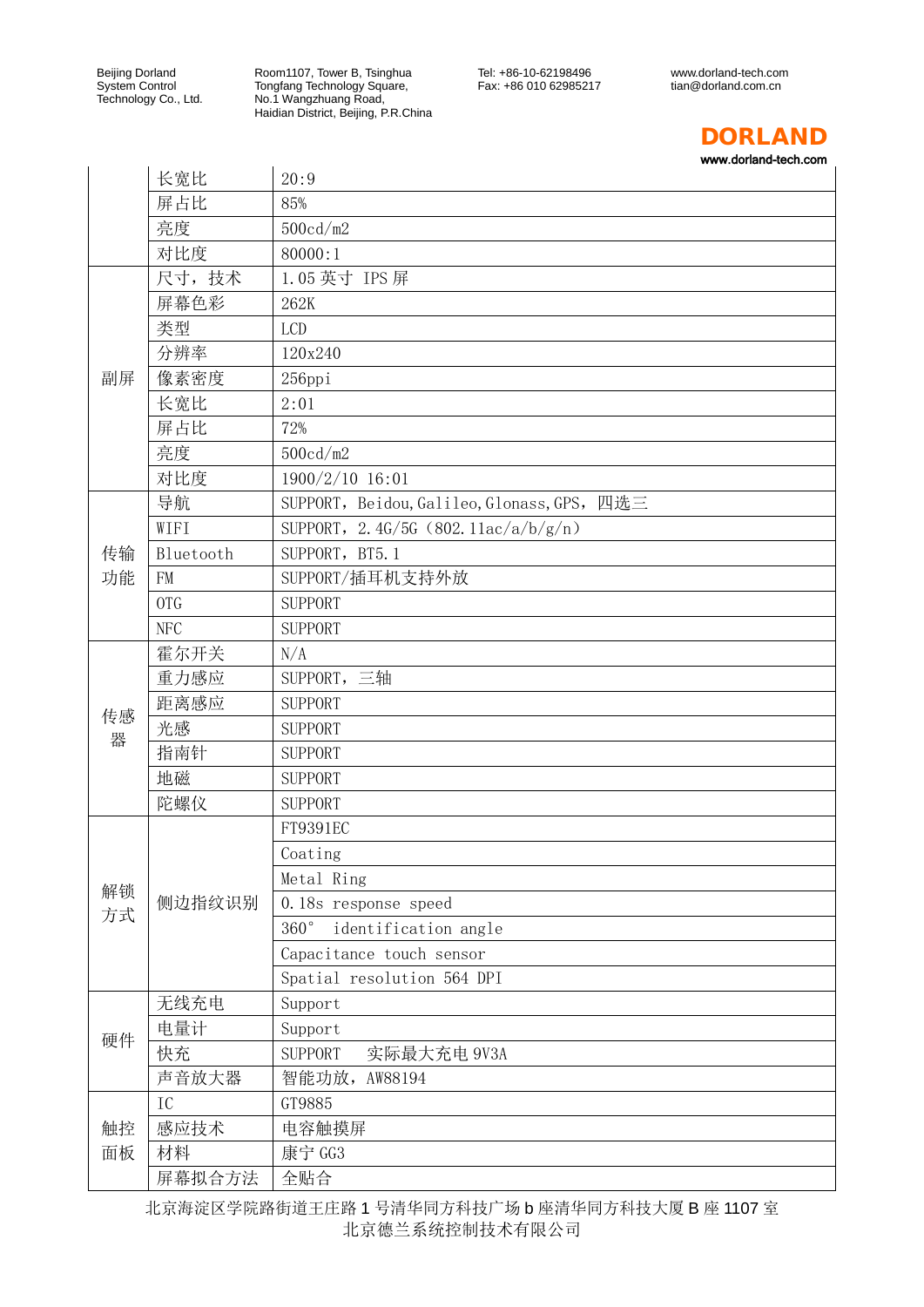Room1107, Tower B, Tsinghua Tongfang Technology Square, No.1 Wangzhuang Road, Haidian District, Beijing, P.R.China www.dorland-tech.com tian@dorland.com.cn



www.dorland-tech.com

 $\overline{1}$ 

| 实体<br>按键       | 电源键     | <b>SUPPORT</b>                                                      |
|----------------|---------|---------------------------------------------------------------------|
|                | 音量键     | <b>SUPPORT</b>                                                      |
|                | 自定义键    | <b>SUPPORT</b>                                                      |
| 虚拟<br>按键       | home 键  | <b>SUPPORT</b>                                                      |
|                | 菜单键     | <b>SUPPORT</b>                                                      |
|                | 返回键     | <b>SUPPORT</b>                                                      |
|                | 喇叭尺寸    | 1217BOX, AAC                                                        |
|                | 震动马达型号  | 0827 扁平焊线马达                                                         |
| 电子             | 听筒      | 0809 弹片式 AAC                                                        |
| 音像<br>设备       | 麦克风     | AAC 硅麦                                                              |
|                | 指示灯     | Support                                                             |
|                | LED 灯按键 | N/A                                                                 |
|                | 耳机口     | Type-c<br>Yes                                                       |
| $\lambda \Box$ | 充电口     | Type-c                                                              |
|                | 容量      | 不可装卸, 实电 6000mAH                                                    |
|                | 充电频率    | 400次                                                                |
|                | 材料      | 钴酸锂                                                                 |
| 电池             | 电压      | 4.4V                                                                |
|                | 电池容量系数  | 1.5                                                                 |
|                | 放电系数    | MAX 1.2C                                                            |
|                | 电池密度比   | 639Wh/L                                                             |
|                | 外壳结构    | 面壳模内注塑铝钛支架+双色注塑                                                     |
| 外壳             | 外壳材料    | 双色注塑工艺                                                              |
|                | 颜色      | 铁灰色/酒红色                                                             |
|                | 软件功能    | 描述                                                                  |
|                | 系统导航方式  | 手势导航(Gesture navigation)、三按钮导航(3-button navigation)                 |
|                | 智能手势    | 支持手势以实际为准, 此功能默认关闭<br><b>SUPPORT</b>                                |
|                | 体感传输    | Support, 智能接听、拿起设备时唤醒, 此功能默认关闭                                      |
| 系统             |         | Support 三指截屏、三指进入相机、三指上滑启动分屏、防误触模式,                                 |
| 功能             | 系统体感    | 此功能默认关闭                                                             |
|                | 空中升级    | Support                                                             |
|                | 支持语言    | 英语, 简体中文, 繁体中文等多种语言                                                 |
|                |         | Support AVI, MP4, WMV, RMVB, MKV, MOV, ASF, RM, FLV and other video |
|                | 视频重放    | formats, up to $/$ 30fps                                            |
|                | 视频生产    | Highest support 1080P@30fps video shooting                          |
| 娱乐             |         | Support MP3, M4A, AAC, MKA, AMRAnd other video formats / supports   |
| 功能             | 播放格式    | lossless format: ALAC(Apple Lossless), FLAC, APE, WAV               |
|                | 图片格式    | Support JPEG, BMP, GIF, PNG etc.                                    |
|                | 游戏      |                                                                     |
|                |         | Support                                                             |
|                | 应用      | Support                                                             |
| 其他             | 应用市场    | Support                                                             |